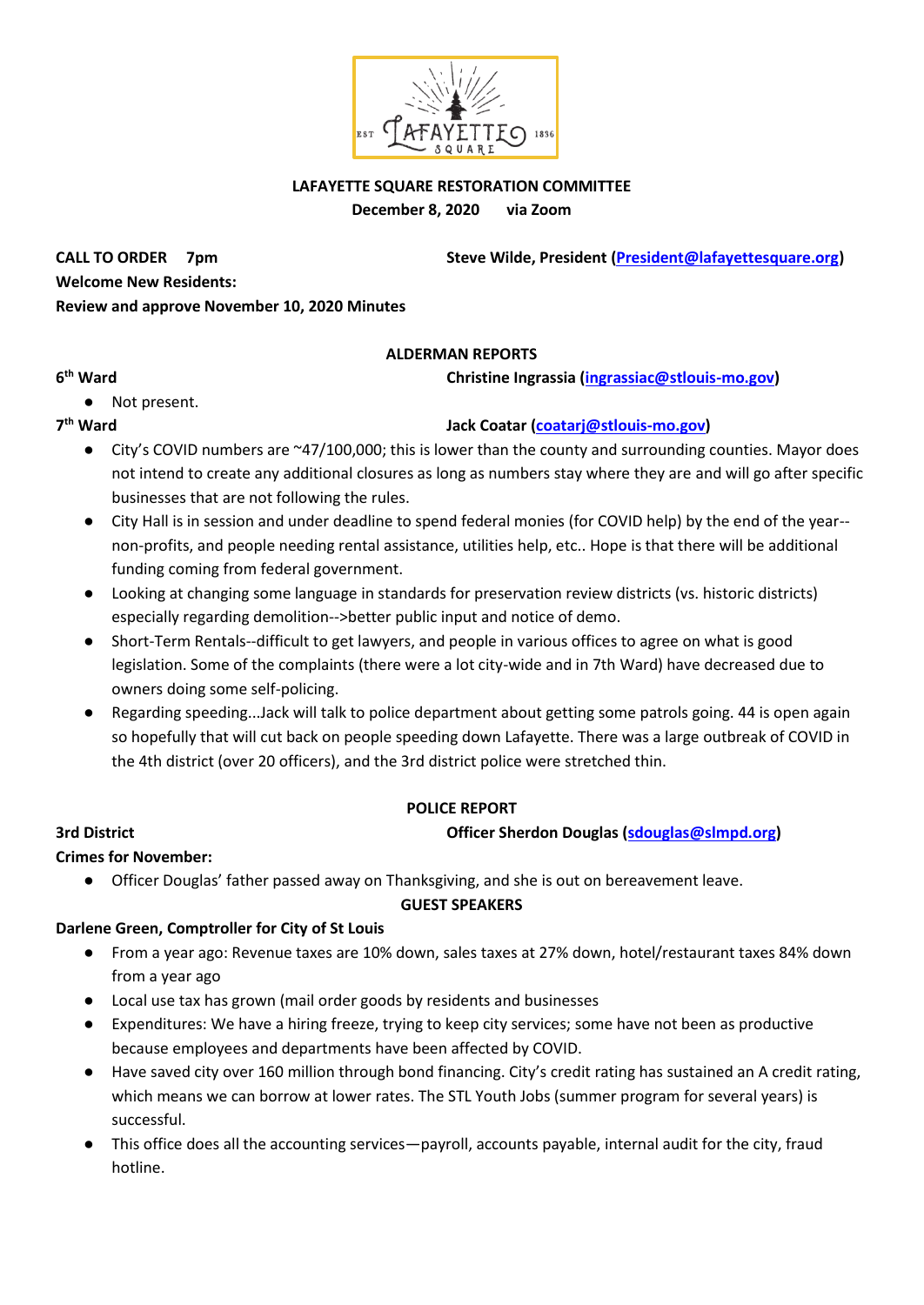● There are 3 municipal elections on March 2—Mayor, Comptroller, odd-numbered ward aldermen/women. In addition, the earnings tax issue will be on ballot; this is one of the larger revenue sources. The question is whether to retain the earnings tax; Ms. Green encourages people to vote Yes.

## **Paul King, Estate Manager for and Brother of Jim King**

Not present.

● Not present.

## **NEIGHBORHOOD ORGANIZATION UPDATES**

**Barr Branch Tonnya Joy [\(tjoy@slpl.org\)](mailto:tjoy@slpl.org)**

**Lafayette Preparatory Academy Gail Buffington [\(grbuff@gmail.com\)](mailto:grbuff@gmail.com)**

- LPA Bake Sale--thank you for contributing.
- LPA will be on break from 12/18-1/3 and virtual through 1/10. When school is not in session, families do not have access to food pickup. So this month's donations (through 12/18) are available to be dropped off 8am-3pm every school day. Specific demand for certain items. Please email Gail. Gail can also arrange to get items to the school.

## Lafayette Park Conservancy (LPC) Ward Buckner

Not present.

# Lafayette Square Arts Council **Donna Korando**

● Not present.

# **NEW AND ON-GOING BUSINESS**

## **House Tour Update Suzanne Sessions/Jill Peckinpaugh**

- The production team will be filming 8 houses. 3 will be for the holiday house tour, and 5 for June. Starting interviews this week.
- Comment: Check out Soulard Parlor Tour online for inspiration.

# **Strategic Plan Update Linda Weiner [\(linderweiner@gmail.com\)](mailto:linderweiner@gmail.com)**

- The plan was launched virtually; about 60 people attended. Overviewed the results and goals. Asking people to step up for the implementation committee. We have 6 possible candidates for , whic3 member-at-large openings. Decisions in December and plan to meet in January.
- [https://lafayettesquare.org/community/lafayette-square-restoration-committee/the-lafayette-square](https://lafayettesquare.org/community/lafayette-square-restoration-committee/the-lafayette-square-strategic-plan/)[strategic-plan/](https://lafayettesquare.org/community/lafayette-square-restoration-committee/the-lafayette-square-strategic-plan/)

# **Light Up the Square Update Sheri Mistretta [\(treasurer@lafayettesquare.org\)](mailto:treasurer@lafayettesquare.org)**

- Over 10 retail businesses, great weather, did our best to distance and stay safe. Very successful!
- Small pet "parade" will be an annual event.

# **COMMITTEE REPORTS**

# **Treasurer's Report Sheri Mistretta [\(treasurer@lafayettesquare.org\)](mailto:treasurer@lafayettesquare.org)**

- YTD last year was \$217K. When we bring the budget to you next month, it's going to be lean, but we're still going to have
- James King Memorial Fund is a \$200K gift! It is given and endowed.
- Kudos to all members this year--that income has been very important this year!
- Hoped to have budget to members this month, but we are working on it and will have it out in January.

# **Fundraising Sheri Mistretta [\(treasurer@lafayettesquare.org\)](mailto:treasurer@lafayettesquare.org)**

- Professional video company is working now to record footage
- Virtual June Summer Garden House Tour and a Holiday Virtual Tour that will line up with Light Up the Square.
- There will be online auctions for both tours; we need contributions for both.

## **Business Affairs Business Affairs Business Affairs Business Affairs Business Affairs**

● Not present.

## **Development Suzanne Sessions/Phil Lamcyzk**